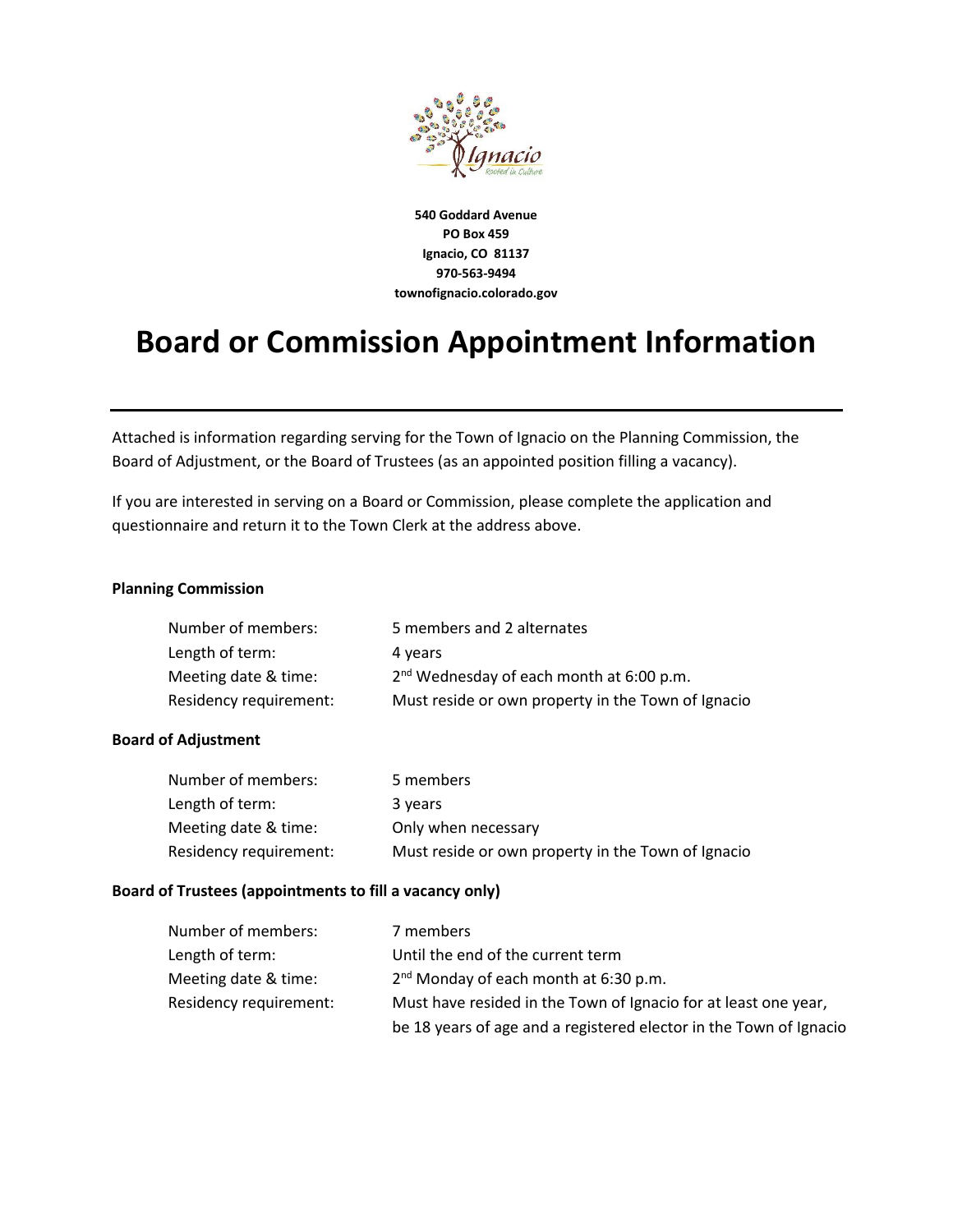

## **Application for Board or Commission Appointment PLEASE PRINT CLEARLY**

| On which of the Commissions or Boards are you interested in serving on?                             |  |  |  |  |
|-----------------------------------------------------------------------------------------------------|--|--|--|--|
| Label 2022 Planning Commission Commission Commission Commission Control Board of Trustees           |  |  |  |  |
|                                                                                                     |  |  |  |  |
|                                                                                                     |  |  |  |  |
|                                                                                                     |  |  |  |  |
|                                                                                                     |  |  |  |  |
|                                                                                                     |  |  |  |  |
|                                                                                                     |  |  |  |  |
|                                                                                                     |  |  |  |  |
|                                                                                                     |  |  |  |  |
| LENGTH OF TIME AT CURRENT ADDRESS: ________________ OCCUPATION: ___________________________________ |  |  |  |  |

I hereby certify and affirm that all the information contained in this application is true, complete and correct. I understand that false or misleading statements, or the omission of important information made on this application or any time during the process, may disqualify me from serving in this position. I understand that the Board of Trustees must appoint members to all Boards and Commissions.

\_\_\_\_\_\_\_\_\_\_\_\_\_\_\_\_\_\_\_\_\_\_\_\_\_\_\_\_\_\_\_\_\_\_\_\_\_\_\_\_\_\_\_ \_\_\_\_\_\_\_\_\_\_\_\_\_\_\_\_\_\_\_\_\_\_\_\_\_\_\_\_\_\_\_\_\_\_\_\_\_\_

Applicant's Signature Date